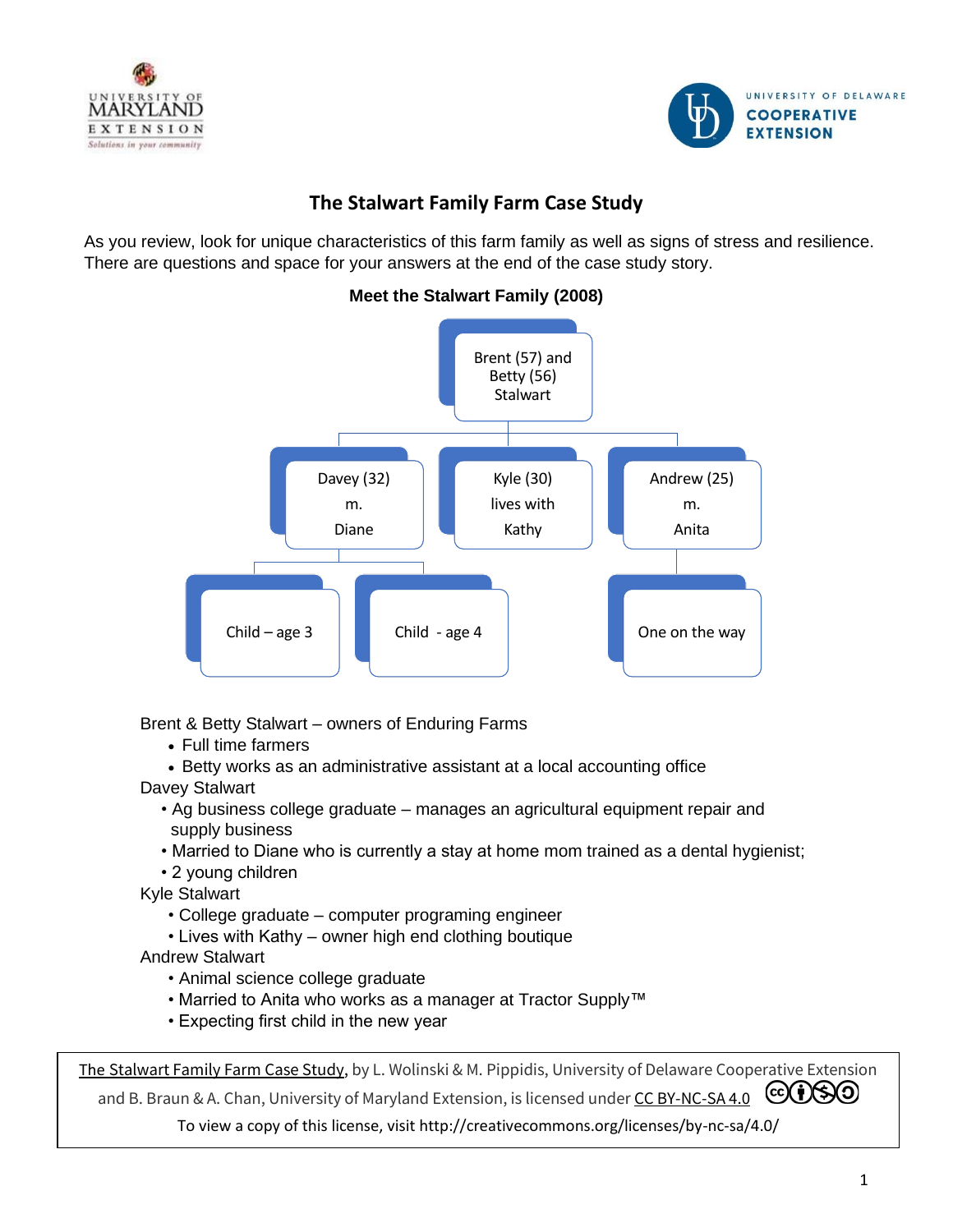## **Enduring Farm and Stalwart Family Overview**

Enduring Farms is a 5<sup>th</sup> generation operation in a close-knit farming community on Delmarva, owned and currently operated by Brent and Betty Stalwart. Initially, the farm was a dairy operation in the 1900's. The farm is 40 minutes from a



[This Photo](http://www.environment.gov.au/water/) by Unknown Author is licensed unde[r CC BY](https://creativecommons.org/licenses/by/3.0/)

town center that includes an urgent care facility, a downtown area with restaurants and retail operations, a theater, professional offices, a community bank, an antique mall and three churches.

Brent grew up working on the farm with his father and knew from an early age that this was his calling. His father encouraged him to earn a college degree before working on the farm full-time. After graduating college, Brent immediately went to work on the farm. He married his college sweetheart, Betty.

In 1979, the dairy barn burned to the ground due to a lightning storm. They lost the barn, all the animals and the processing areas. This loss was devastating to Brent's parents. With the insurance money, income from Betty's off-farm work, and much perseverance, the farm evolved into a 300-acre farm operation which includes three farm parcels, one of 250 acres with several dwellings, and two parcels of 50 acres each. Over the years, the farm was rebuilt to its current state which produces corn, soybeans, poultry and beef. Brent lost his dad to cancer in 1989 and his mom to heart problems in 1994. He has worked hard to continue the farm and its legacy.

Brent and Betty have three sons – Andrew, Kyle and Davey – all of whom graduated college. Betty works off the farm, primarily for the health care benefits and a more stable income, and also to contribute to a retirement and pension fund. She also puts in her time on the farm by working in the chicken houses, running errands, helping to move equipment during planting and harvest season, and keeping the farm records.

Kyle and Davey have pursued careers off the farm but live nearby. Kyle's girlfriend, Kathy, moved to Delmarva from her much beloved home-town of New York City. She does not enjoy going to the farm for family gatherings. Kathy prefers the country club life-style and manages a high-end clothing store in the city about one hour away. She is not only social but very involved in the city community.

Davey and Diane like rural life and frequently visit the farm and family, and they think it is important for their children to have their extended family relationships. Davey has a competitive streak and participates in Delaware's annual Punkin' Chunkin' contest. This is an activity that the entire family enjoys and supports.



[This Photo](https://www.flickr.com/photos/vpickering/5151207419) by Unknown Author is licensed unde[r CC BY-NC-ND](https://creativecommons.org/licenses/by-nc-nd/3.0/)

*Davey and family enjoy entering the annual Punkin Chunkn event in Delaware. Contestants built a mechanism to toss a pumpkin. The winning team tosses the pumpkin the farthest.*

Andrew followed in his father's footsteps and works on the farm along with Brent and is passionate about farming and being a steward of the land. He is keen to learn and wants to serve the agriculture community. He was elected county chair of Farm Bureau's young farmers and ranchers committee. Andrew is newly married as of last August. His wife, Anita, comes from a farm family and was a national Future Farmers of America (FFA) officer. Anita also spent 4 years in military service and as a result, she experiences occasional episodes of Post Traumatic Stress Disorder (PTSD). Her leadership skills are admired by Andrew and his parents. Anita serves as chair of the Farm Bureau's Women's Committee. She has a great sense of humor and likes to have fun in both home and work situations. She is very organized. Anita is manager of Tractor Supply™ and works in various ways on the farm, primarily in the chicken houses with her mother-in-law. Andrew and Anita live in one of the houses on the farm free of rent and utility bills as part of their work compensation.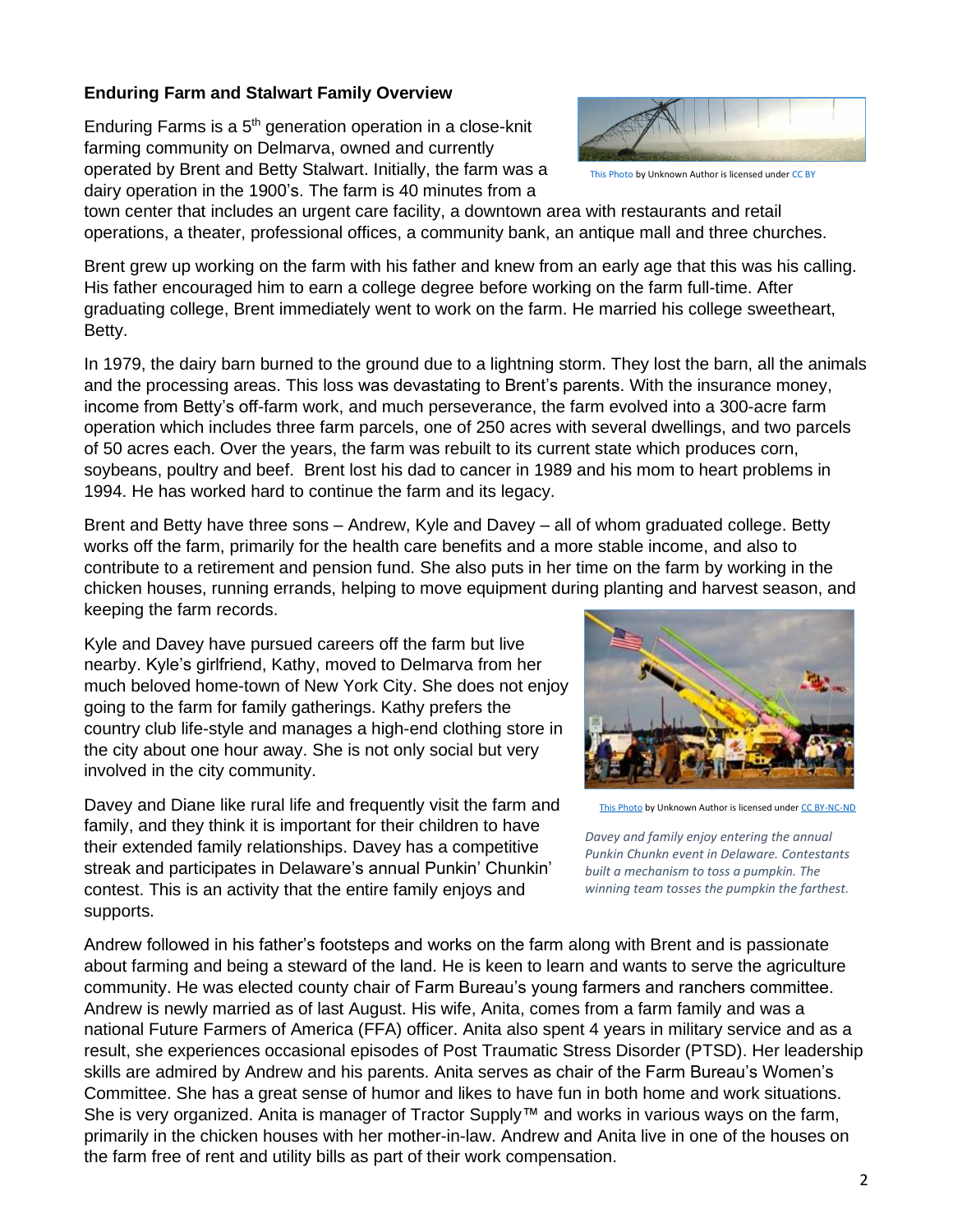### **2008**

Brent and Andrew discuss and explore options to not just work together, but to manage the farm together. During their first meaningful sit-down discussion, they wrestle with several major risk management topics, and amongst them are enterprise mixes and farm succession.

Some of the discussion:

Brent shares that when he and Betty were purchasing his Dad's farm in 1990, his Dad let him explore and proceed with his ideas, including changing from conventional to



[This Photo](https://digital1st.initiatives.qld.gov.au/) by Unknown Author is licensed unde[r CC BY](https://creativecommons.org/licenses/by/3.0/)

organic poultry. This offered Brent several experiences and not all were good. For example, Brent shares how hard it was to achieve profitability, and the difficult decisions he was forced to make. Brent, being a beginning farmer, had no idea of the extent of the risks involved in changing from conventional to organic poultry. He wasn't prepared for the financial impacts.

Brent reminisces about his sleepless nights during those times tied to his fear of losing the farm. He recalls having to decide in which order to pay for his farm and family's expenses. It got so bad he experienced some heart palpitations. Though he didn't want to see a doctor, Betty threatened and eventually he conceded. His high blood pressure was managed with medication and he was given suggestions about ways to take better care of himself. Betty worked to change his diet through her food preparation. Andrew had no idea all this was happening as he was too young at the time.

As a result of his experiences, Brent knew the value of having no debt and paid off the farm loan quickly – within 15 years. Brent knows Andrew hasn't had these experiences and wants to protect Andrew and Anita, if at all possible. As a result, Andrew has no debt now, but also has no experience with managing business finances. Brent is feeling very stressed as he thinks about Andrew's situation. It reminds him of the sleepless nights he had as a beginning farmer. Though he hasn't shared this with Andrew, those sleepless nights are happening again as he thinks about potential struggles for Andrew and Anita.

Andrew shares that he loves farming with his dad, but he doesn't want to be a just a "farm laborer". Further, Andrew doesn't want to work for several more years and end up with little - no land or other farm assets. In the recent past, Andrew was offered off-farm agricultural jobs which enticed him. But because of his desire to farm with his dad/family, he did not pursue those opportunities. Andrew has expressed that he still doesn't understand why his Dad is so reluctant to let him take on more responsibility.



[This Photo](https://www.flickr.com/photos/62135710@N03/15313992978) by Unknown Author is licensed unde[r CC BY-NC](https://creativecommons.org/licenses/by-nc/3.0/)

# **One Year Later … 2009 - Thinking about succession planning**

Brent and Betty built the farm to its current profitable state over time. Brent and Betty also hope that when Brent reaches the age of 70, he will no longer own the farm. Luckily, Andrew has a vision that he and Anita will own and expand the farm so they can operate it with their children one day. The four of them begin to talk about their situation. They believe they are on the same page about wanting co-management of Enduring Farms.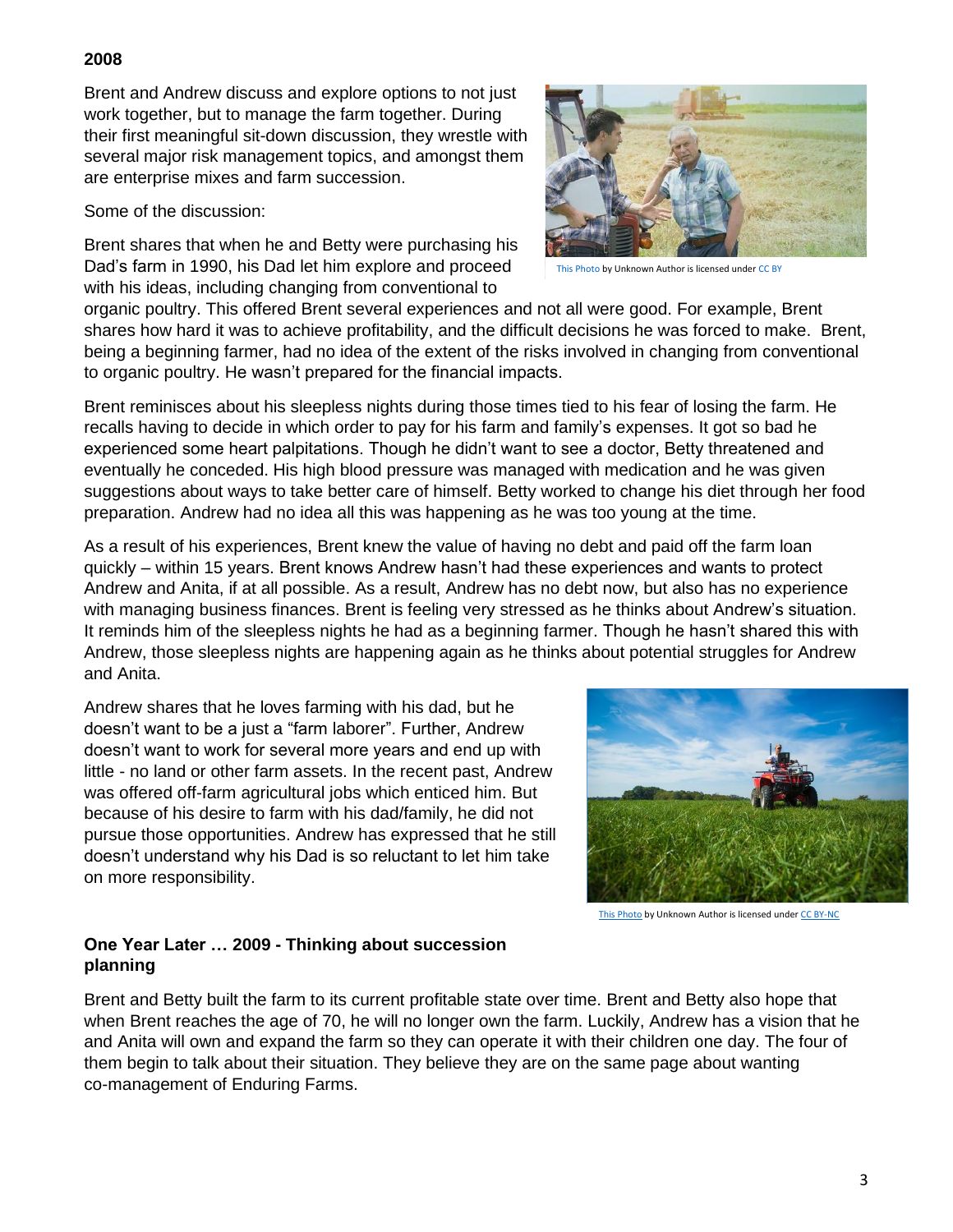The crops bring in good revenues most years. The majority of their farming pleasure, however, is associated with the cattle production. Andrew would like to see some of the crop acres used to expand their beef herd, but he hasn't told his father of his desire to change the production mix.



[This Photo](http://af.wikipedia.org/wiki/angus_(bees)) by Unknown Author is licensed unde[r CC BY-SA](https://creativecommons.org/licenses/by-sa/3.0/)

Brent would like to see Andrew build his skill set toward contributing to a farm business management plan - taking responsibility of other farm tasks, such as planning crop rotations and making crop insurance decisions. Andrew knows his Mom keeps all the financial records, but she has never taken the time to sit down with him to review so he can make sound decisions.

Andrew read in an Extension newsletter that having regular family meetings is a great start toward communicating about

succession planning. Brent, Betty, Andrew and Anita have begun sharing ideas and they decide they need some help from professionals like a lawyer, accountant, and Extension educators. Andrew and his mom agreed to regularly review the farm's financial records.

Betty has developed asthma and can no longer work in the chicken houses. Anita is expected to take on this extra work and she is also caring for and nursing her infant child.The poultry growing business has become very competitive because the poultry companies who hire growers are very particular about who they will sign contracts with to grow chickens. Brent, Betty, Andrew and Anita are worried that they could be without birds, unless they maintain or improve their management.

#### **Five years later…2014**

The New Year's Day meeting is a moment of celebration as the recent business planning exercises and effort have proved to be very helpful for Brent, Betty, Andrew and Anita. They have a shared mission and vision for the family and farm. Andrew has met with several of Brent's trusted agriculture professional consultants and has begun to develop a relationship with them. Together, they review their financial statements and agree that they could expand their beef operation, but still have the field crops, too. These changes have helped to support the farm – keeping it profitable, while supporting two families. These changes also occurred with good timing as crop prices have improved over the past few years.

Brent, Betty, Andrew and Anita are all drawing a salary from the farm. Andrew and Anita are feeling confident enough to take on some debt (mid-year) to make home improvements.

Home, farm structures and irrigation equipment all take a beating when the hurricane hits in the fall of 2014. Andrew and Betty, upon review of the financial records, recommend to Brent and Anita that they apply for a loan at some point to pay for repairs and improvements that insurance did not cover.

They continue to hold family meetings. Anita has mentioned that she'd like to increase the organic poultry operation and leave her job (and benefits) at Tractor Supply™. No one else is in favor of this move - at least at this time, and Anita gently pushes back...so this is an unresolved situation. The family realizes they need more time to use collaborative problem solving techniques to resolve this issue. They are considering who might be able to help them – an Extension agent, organic poultry grower, financial advisor or others.

Brent has developed diabetes. It is under control, but he gets tired much more easily. He had no idea that diabetes is a life-style change, too. He is not only more tired but seems withdrawn. Brent is experiencing loss and grief – so much uncertainty about how the sons will manage the farm with the current family dynamics and if the legacy of the farm will be maintained. Brent is saddened because he is less involved or capable and less connected to the farm.



[This Photo](https://www.chicken.org.au/chicken-meat-production/) by Unknown Author is licensed unde[r CC BY-SA](https://creativecommons.org/licenses/by-sa/3.0/)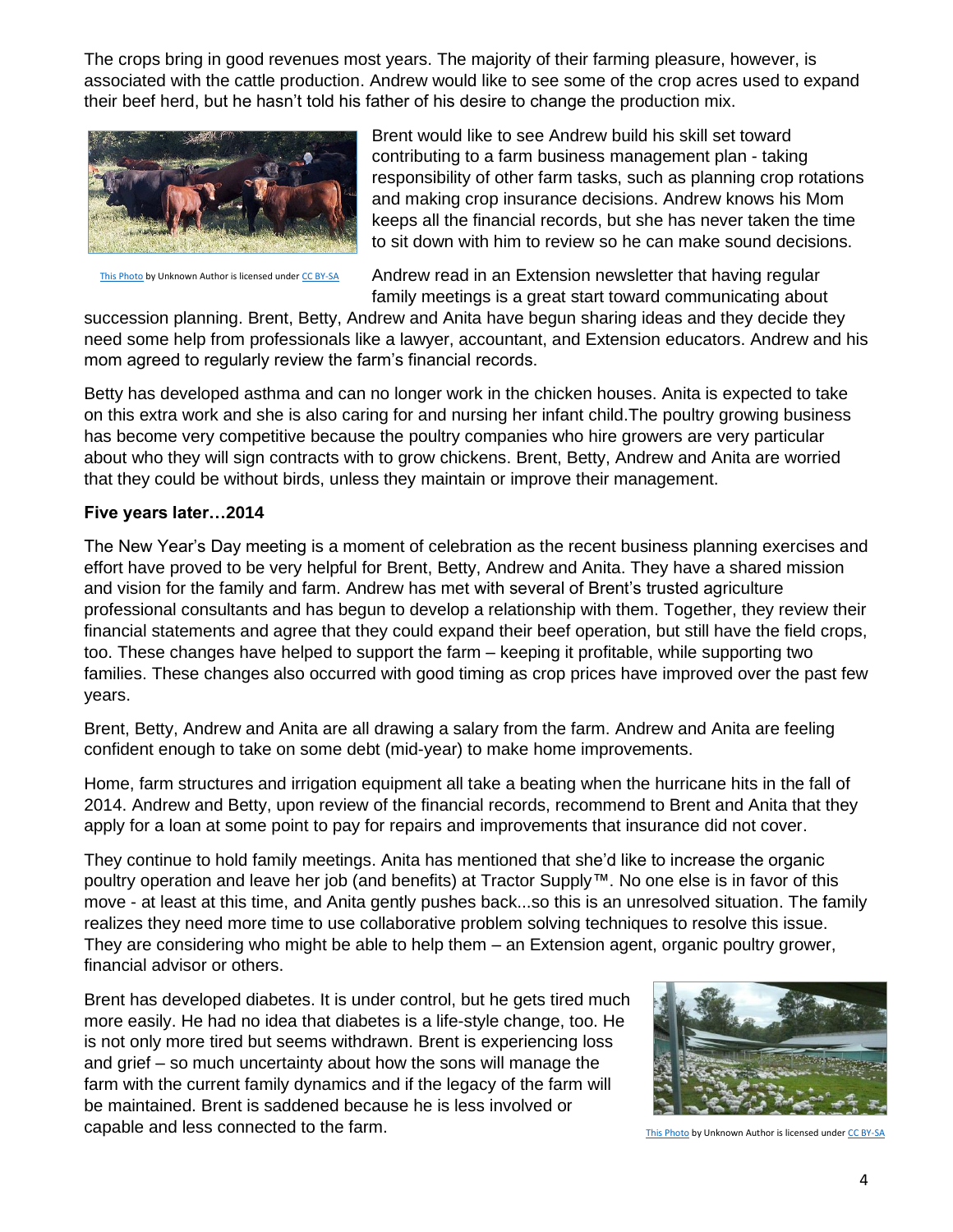Davey, Andrew's older brother, came back to the farm two years ago after being laid off from his job, and as a result has no health insurance. Davey had a hard time dealing with the loss of his job and has been demonstrating a great deal of anger. He worries about how he would make ends meet and care for his wife and children. Brent and Betty want to help them, and after several meetings with Andrew, Anita and their accountant, they agree on a plan to include Davey in the farm business.

Davey's strengths in repairing machinery are useful, as Brent and Andrew admit to not having those skills and much of the equipment is need of repair. For a



[This Photo](https://www.flickr.com/photos/carlwwycoff/3954011614) by Unknown Author is licensed unde[r CC BY](https://creativecommons.org/licenses/by/3.0/)

place to live, Davey and his family fixed up one of the other houses on the farm (all expenses paid by the farm). The farm pays him an hourly rate of \$18/hour – for a 40-hour week. He has been quite helpful and has saved the farm money on repair bills. He does not contribute to working with the crops and livestock, but is handy with general farm maintenance, including fencing and building repairs. He is a valued employee. Diane has gone back to work as a dental hygienist, receives family health benefits, and hosts Sunday evening family dinners a couple of times a month and everyone seems to enjoy the family time. Diane is also a 4-H club leader.

Davey and his family have begun to enjoy life on the farm and Davey wants to be included in the monthly family meetings and succession planning. Andrew and Brent are suspicious and not sure Davey is here to stay. Andrew remembers that Brent had asked Davey to work with him on the farm some years ago and Davey refused, saying farm life wasn't for him and there was a better future.

Kyle and Kathy have gotten married. Kathy, Anita and Diane have never really gotten along. And now Kathy is encouraging Kyle to include himself in the farm succession planning. Kyle does not necessarily want to be a part of the farm since he is happily and gainfully employed as a computer programmer, but he and Kathy agree that he should receive something of his parents' estate. Kathy thinks she should have a voice in the meetings, too. At this time, Diane trusts the process and thinks everything will work out and feels as though Davey's voice is strong enough to protect his family's interests.



[This Photo](https://www.flickr.com/photos/81076746@N00/9783729955) by Unknown Author is licensed unde[r CC BY](https://creativecommons.org/licenses/by/3.0/)

Brent and Andrew are farming compatibly, and their business plan seems to be working well. Andrew has gained Brent's respect a co-farm manager and their meetings and discussions come more easily. Brent continues to contribute to his retirement and in fact, has slightly increased his contribution.They have not made a lot of progress on the succession planning side, however. Given the recent interest of Davey and Kyle, they think it's time to have additional conversations with their trusted experts.

Betty has always tried to be "fair" with her three boys. Kyle's recent interest is of particular concern to her. It's no secret that Kathy (Kyle's wife) dislikes

the farm. Betty has expressed her concerns to Brent. Anita and Diane express their concerns to Betty. Andrew and Davey just want to cut Kyle out. Betty feels caught in the middle. All she wants is a happy ending. She has recently been diagnosed with high blood pressure and has more frequent asthma episodes.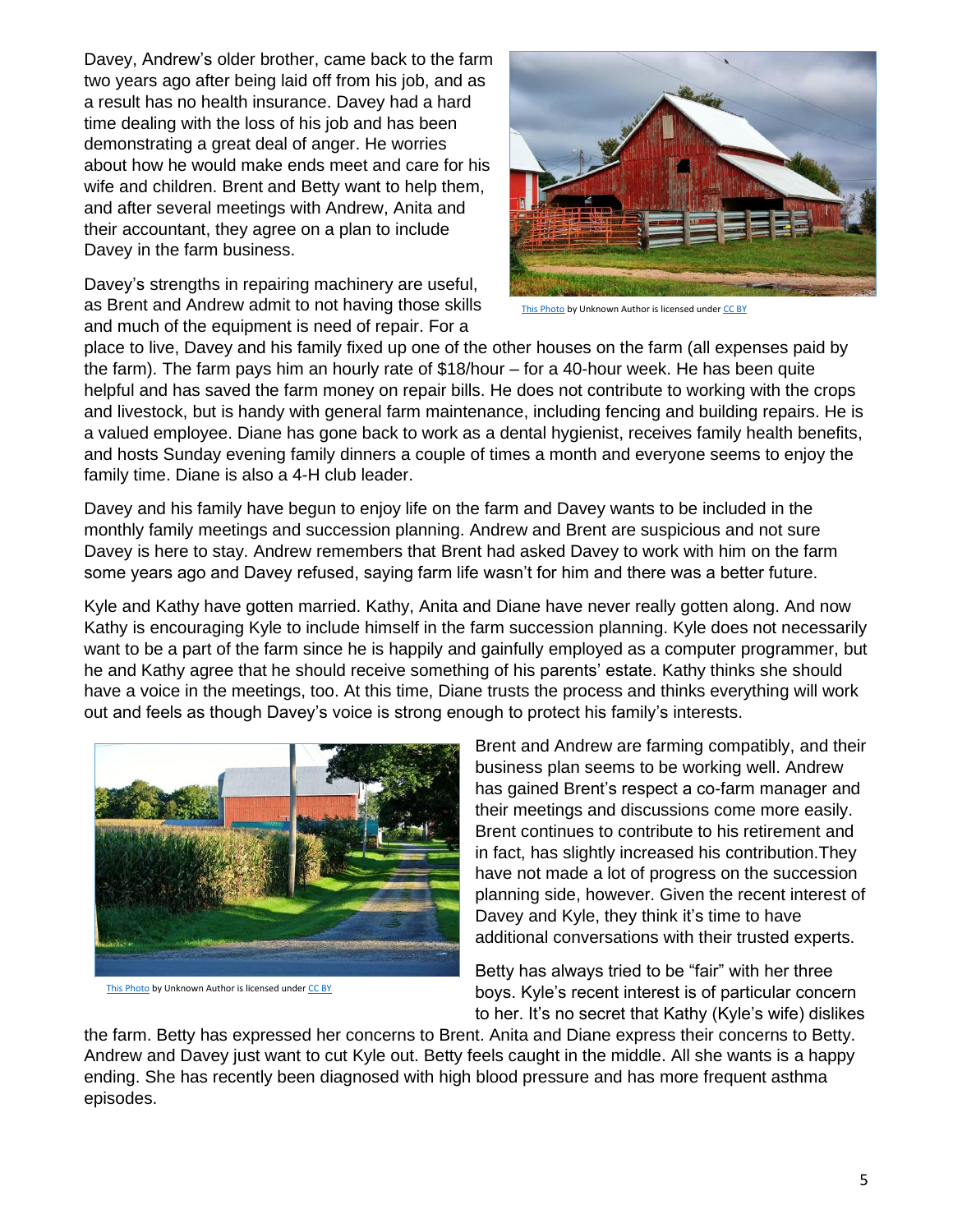

## **Five years later…2019**

Brent is now 68 and 2 years from his retirement age goal. The family has worked out a way to include both Andrew and Davey in the farm management plan. The farm has created three profit centers: field crops, livestock and equipment.

Andrew and Anita manage the field crops and livestock and Davey manages the equipment and maintains and all structures on the farm.

In addition, Davey has opened an equipment repair shop on the farm to bring in additional income. Brent continues to help Andrew but is cutting back even further on his work hours. Betty retired from her job several years ago.

While the fall harvest is underway, Brent is hospitalized with a critical diabetes related illness. After his prolonged hospital stay, Brent has to make the difficult decision to cut way back on his farm work activities. To help with his down time and reduced responsibilities on the farm, Brent has been joining his semi-retired farm friends for coffee at the local coffee shop each morning to catch up on news, gossip and politics. Brent's illness and circumstances has made a dramatic impact on the boys and their wives. They meet over several Saturday morning meetings with their pastor to work on family dynamics and help keep the legacy of the farm intact. As a result, they vow to each other to try to work together. Through these meetings, they also all agree that the family farm succession meetings should and will include all adult family members.

### **One Year Later… 2020 and Covid-19 Pandemic**

The Stalwart family, like most farm families, has been hit by the impacts of the COVID-19 pandemic. Brent and Betty are in the age group identified as high risk. They also have additional risk due to Betty's asthma and Brent's chronic diabetes. They are practicing social distancing guidelines by staying home from church services, meetings of the Farm Bureau and other community activities.

Because of the nature of their farm operations, they have not been hard hit by changes in the marketplace except on the poultry production side of the operation. Early on, the processing plants could not accept the birds because they did not have enough personnel to staff the operations. This resulted in a substantial loss of income. Then there was a shortage of chicks to rebuild their operation. Brent is experiencing flashbacks of his financials struggles with the poultry operation when he was young. Andrew and Anita are seeking business guidance from Extension and financial advisors.